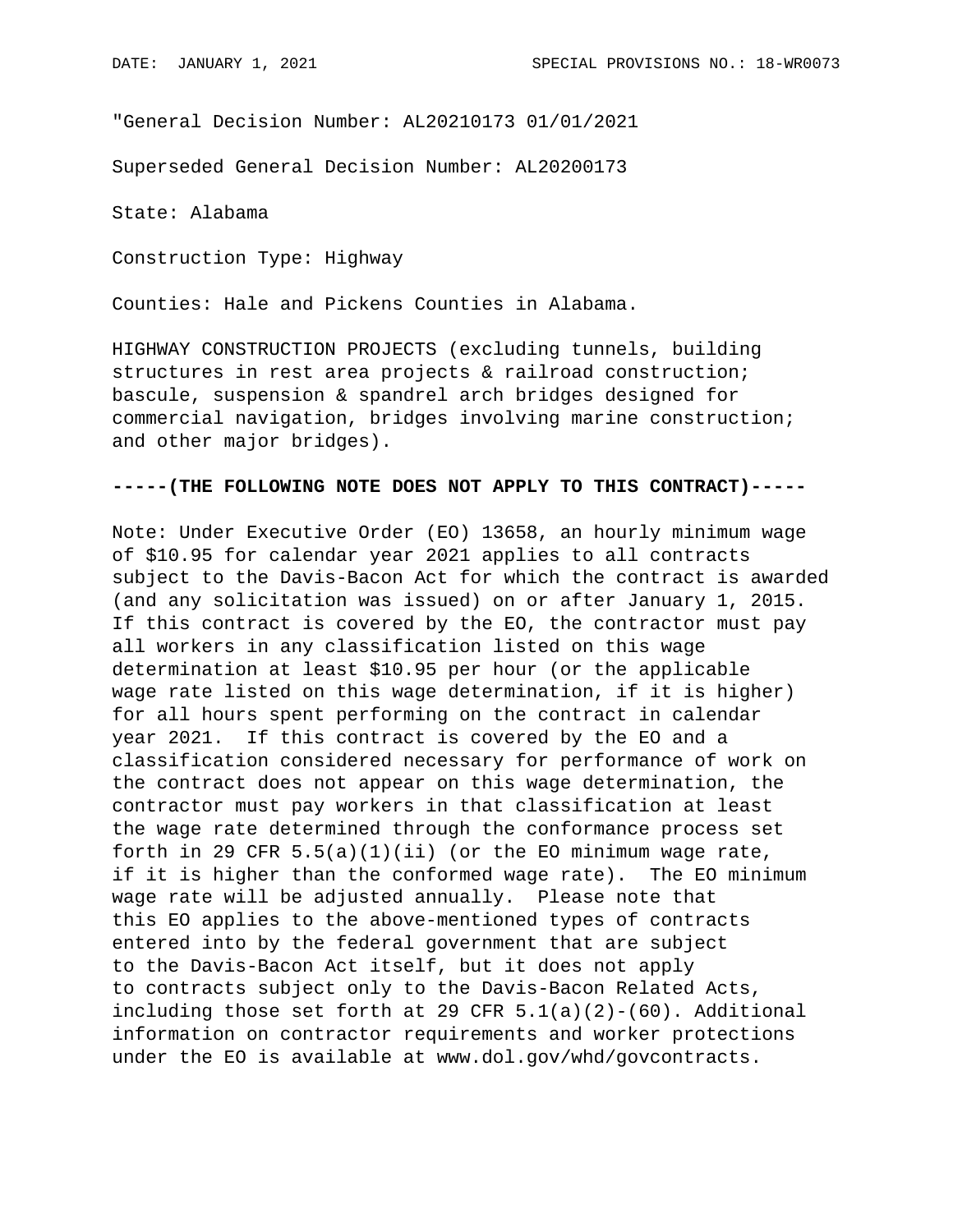Modification Number Publication Date 0 01/01/2021

ENGI0312-002 09/01/2019

|                          | Rates | Fringes |  |
|--------------------------|-------|---------|--|
| POWER EQUIPMENT OPERATOR |       |         |  |
| $(Drill)$ \$ 24.15       |       | 9.36    |  |
|                          |       |         |  |

SUAL2019-052 11/13/2019

|                                                                                    | Rates | Fringes |
|------------------------------------------------------------------------------------|-------|---------|
| CEMENT MASON/CONCRETE FINISHER\$ 17.08                                             |       | 0.00    |
| ELECTRICIAN\$ 19.73                                                                |       | 0.00    |
| FORM WORKER\$ 15.90                                                                |       | 0.00    |
| HIGHWAY/PARKING LOT STRIPING:<br>Operator (Striping Machine)\$ 20.20               |       | 0.00    |
| HIGHWAY/PARKING LOT STRIPING:<br>Truck Driver (Line Striping<br>$True k)$ \$ 14.60 |       | 0.00    |
| IRONWORKER, REINFORCING\$ 17.79                                                    |       | 0.00    |
| IRONWORKER, STRUCTURAL\$ 22.40                                                     |       | 0.00    |
| LABORER GRADE CHECKER\$ 14.51                                                      |       | 0.00    |
| LABORER: Asphalt, Includes<br>Raker, Shoveler, Spreader and<br>Distributor\$ 13.31 |       | 0.00    |
| LABORER: Common or General\$ 11.12                                                 |       | 0.00    |
| LABORER: Mason Tender -<br>Cement/Concrete\$ 13.71                                 |       | 0.00    |
| LABORER: Pipelayer\$ 16.37                                                         |       | 0.00    |
| Asphalt Spreader\$ 16.26<br>OPERATOR:                                              |       | 0.00    |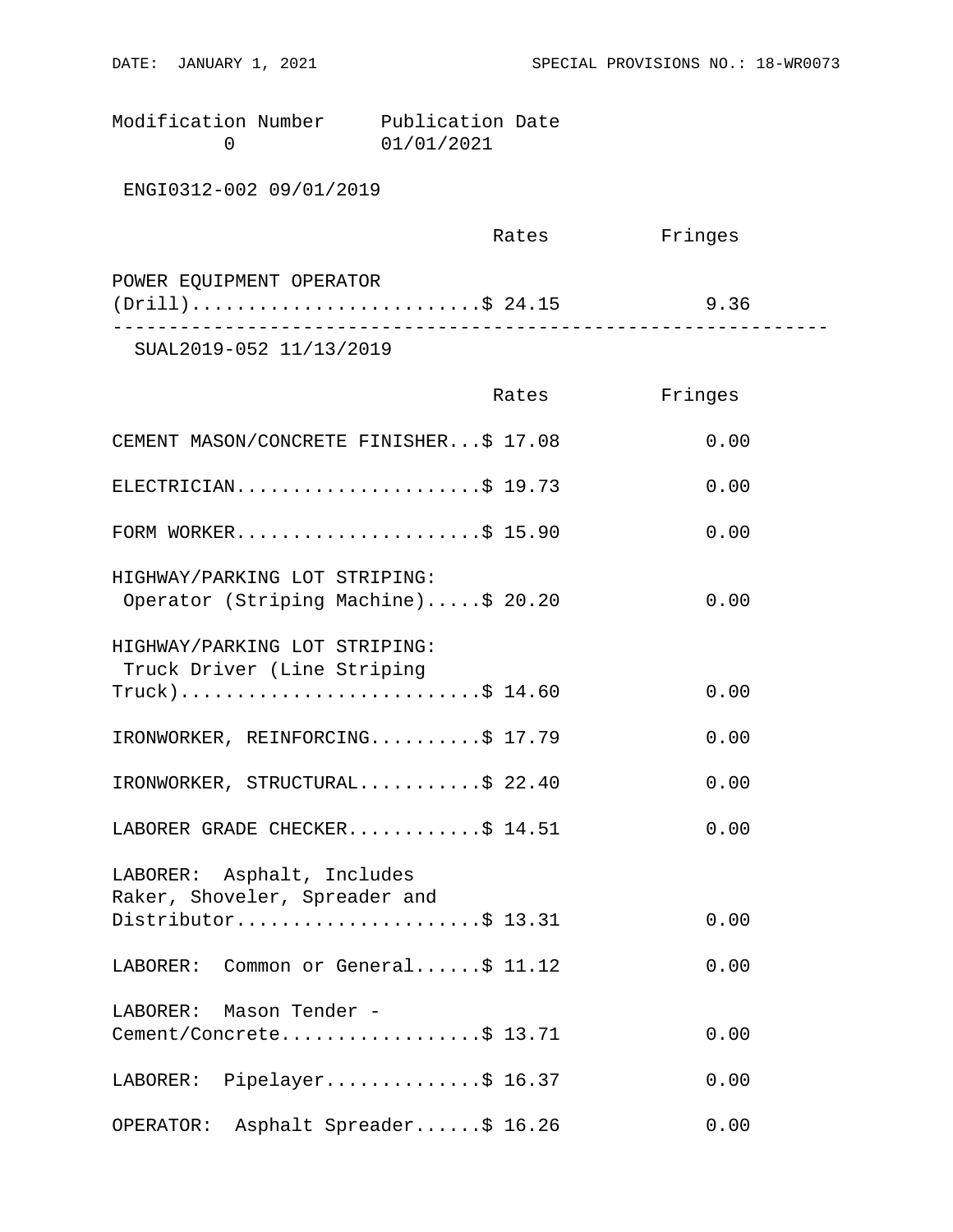| OPERATOR:            |                                     |      |
|----------------------|-------------------------------------|------|
|                      | Backhoe/Excavator/Trackhoe\$ 16.39  | 0.00 |
|                      | OPERATOR: Bobcat/Skid               |      |
|                      | Steer/Skid Loader\$ 13.88           | 0.00 |
| OPERATOR:            | Broom/Sweeper\$ 11.68               | 0.00 |
|                      | OPERATOR: Bulldozer\$ 18.21         | 0.00 |
| OPERATOR:            | Crane\$ 23.41                       | 0.00 |
|                      | OPERATOR: Grader/Blade\$ 17.81      | 0.00 |
| OPERATOR:            | Loader\$ 16.32                      | 0.00 |
|                      | OPERATOR: Material Transfer         |      |
|                      | Vehicle\$ 16.89                     | 0.00 |
|                      | OPERATOR: Mechanic\$ 22.36          | 0.00 |
|                      | OPERATOR: Milling Machine\$ 15.69   | 0.00 |
|                      | OPERATOR: Oiler\$ 16.83             | 0.00 |
|                      | OPERATOR: Paver (Asphalt,           |      |
|                      | Aggregate, and Concrete)\$ 17.21    | 0.00 |
|                      | OPERATOR: Roller\$ 15.19            | 0.00 |
|                      | OPERATOR: Scraper\$ 13.30           | 0.00 |
|                      | PAINTER (Brush and Roller)\$ 15.97  | 1.27 |
|                      | TRAFFIC CONTROL: Flagger\$ 11.79    | 0.00 |
| TRAFFIC CONTROL:     |                                     |      |
| Laborer-Cones/       |                                     |      |
| Barricades/Barrels - |                                     |      |
|                      | Setter/Mover/Sweeper\$ 12.40        | 0.00 |
|                      | TRUCK DRIVER: Dump Truck\$ 12.25    | 0.00 |
|                      | TRUCK DRIVER: Flatbed Truck\$ 15.00 | 0.00 |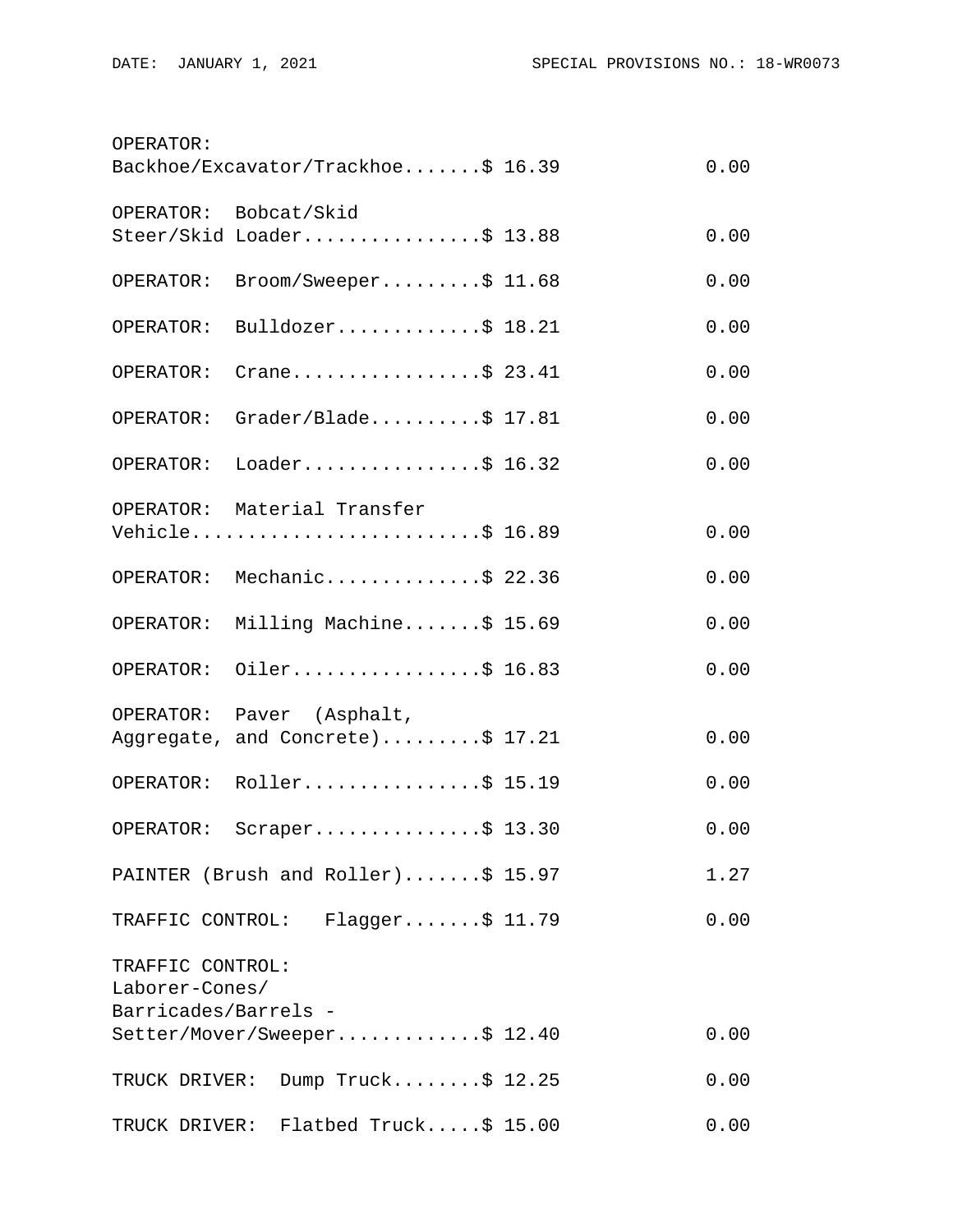|  | TRUCK DRIVER: Lowboy Truck\$ 17.83              | 0.00 |
|--|-------------------------------------------------|------|
|  | TRUCK DRIVER: Semi-Trailer<br>$True k$ \$ 15.56 | 0.00 |
|  | TRUCK DRIVER: Water Truck\$ 13.47               | 0.00 |

WELDERS - Receive rate prescribed for craft performing operation to which welding is incidental.

================================================================

Note: Executive Order (EO) 13706, Establishing Paid Sick Leave for Federal Contractors applies to all contracts subject to the Davis-Bacon Act for which the contract is awarded (and any solicitation was issued) on or after January 1, 2017. If this contract is covered by the EO, the contractor must provide employees with 1 hour of paid sick leave for every 30 hours they work, up to 56 hours of paid sick leave each year. Employees must be permitted to use paid sick leave for their own illness, injury or other health-related needs, including preventive care; to assist a family member (or person who is like family to the employee) who is ill, injured, or has other health-related needs, including preventive care; or for reasons resulting from, or to assist a family member (or person who is like family to the employee) who is a victim of, domestic violence, sexual assault, or stalking. Additional information on contractor requirements and worker protections under the EO is available at www.dol.gov/whd/govcontracts.

Unlisted classifications needed for work not included within the scope of the classifications listed may be added after award only as provided in the labor standards contract clauses (29CFR 5.5 (a) (1) (ii)).

The body of each wage determination lists the classification and wage rates that have been found to be prevailing for the cited type(s) of construction in the area covered by the wage determination. The classifications are listed in alphabetical order of ""identifiers"" that indicate whether the particular rate is a union rate (current union negotiated rate for local),

----------------------------------------------------------------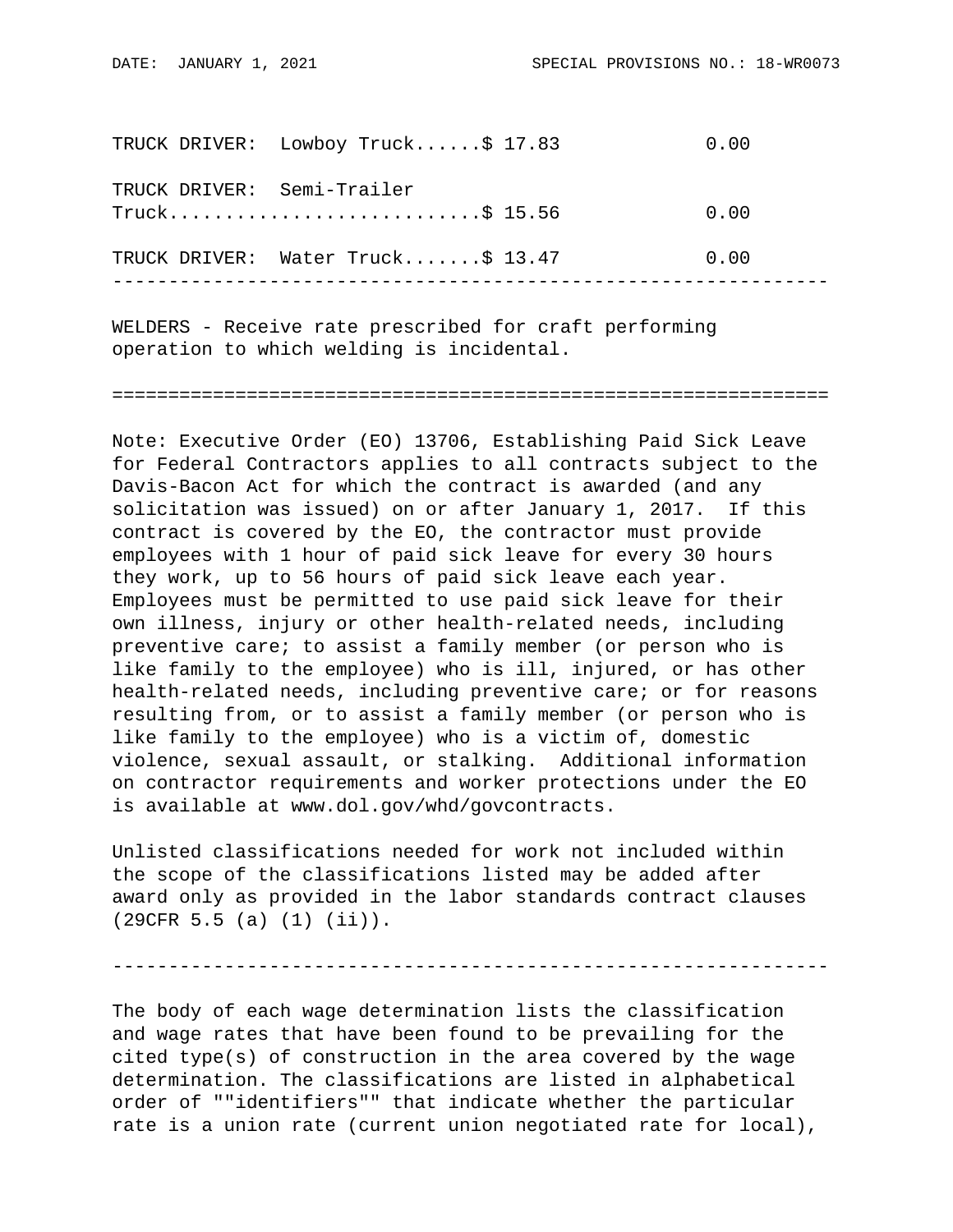a survey rate (weighted average rate) or a union average rate (weighted union average rate).

Union Rate Identifiers

A four-letter classification abbreviation identifier enclosed in dotted lines beginning with characters other than ""SU"" or ""UAVG"" denotes that the union classification and rate were prevailing for that classification in the survey. Example: PLUM0198-005 07/01/2014. PLUM is an abbreviation identifier of the union which prevailed in the survey for this classification, which in this example would be Plumbers. 0198 indicates the local union number or district council number where applicable, i.e., Plumbers Local 0198. The next number, 005 in the example, is an internal number used in processing the wage determination. 07/01/2014 is the effective date of the most current negotiated rate, which in this example is July 1, 2014.

Union prevailing wage rates are updated to reflect all rate changes in the collective bargaining agreement (CBA) governing this classification and rate.

Survey Rate Identifiers

Classifications listed under the ""SU"" identifier indicate that no one rate prevailed for this classification in the survey and the published rate is derived by computing a weighted average rate based on all the rates reported in the survey for that classification. As this weighted average rate includes all rates reported in the survey, it may include both union and non-union rates. Example: SULA2012-007 5/13/2014. SU indicates the rates are survey rates based on a weighted average calculation of rates and are not majority rates. LA indicates the State of Louisiana. 2012 is the year of survey on which these classifications and rates are based. The next number, 007 in the example, is an internal number used in producing the wage determination. 5/13/2014 indicates the survey completion date for the classifications and rates under that identifier.

Survey wage rates are not updated and remain in effect until a new survey is conducted.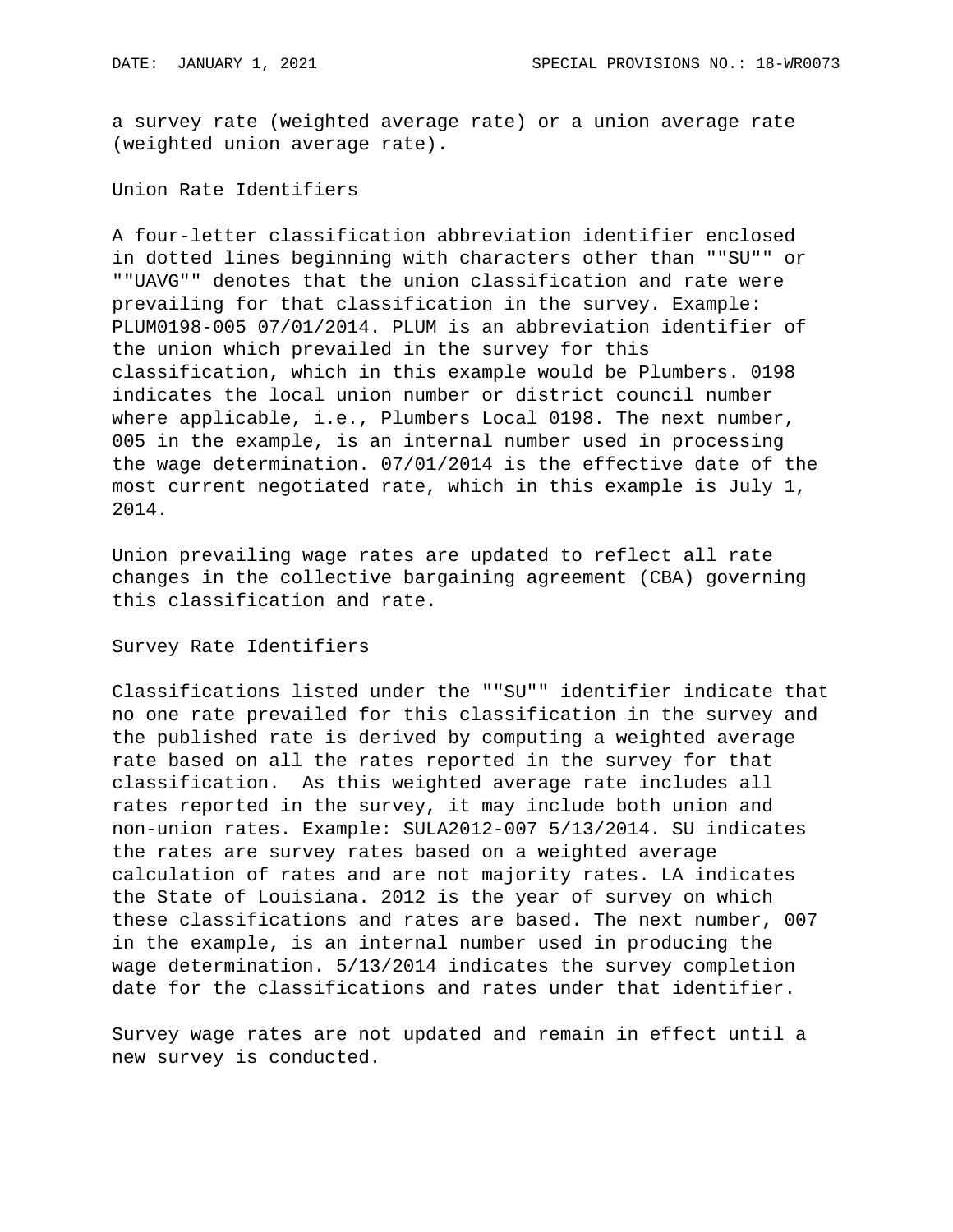Union Average Rate Identifiers

Classification(s) listed under the UAVG identifier indicate that no single majority rate prevailed for those classifications; however, 100% of the data reported for the classifications was union data. EXAMPLE: UAVG-OH-0010 08/29/2014. UAVG indicates that the rate is a weighted union average rate. OH indicates the state. The next number, 0010 in the example, is an internal number used in producing the wage determination. 08/29/2014 indicates the survey completion date for the classifications and rates under that identifier.

A UAVG rate will be updated once a year, usually in January of each year, to reflect a weighted average of the current negotiated/CBA rate of the union locals from which the rate is based.

----------------------------------------------------------------

## WAGE DETERMINATION APPEALS PROCESS

1.) Has there been an initial decision in the matter? This can be:

- \* an existing published wage determination
- \* a survey underlying a wage determination
- \* a Wage and Hour Division letter setting forth a position on a wage determination matter
- \* a conformance (additional classification and rate) ruling

On survey related matters, initial contact, including requests for summaries of surveys, should be with the Wage and Hour Regional Office for the area in which the survey was conducted because those Regional Offices have responsibility for the Davis-Bacon survey program. If the response from this initial contact is not satisfactory, then the process described in 2.) and 3.) should be followed.

With regard to any other matter not yet ripe for the formal process described here, initial contact should be with the Branch of Construction Wage Determinations. Write to: